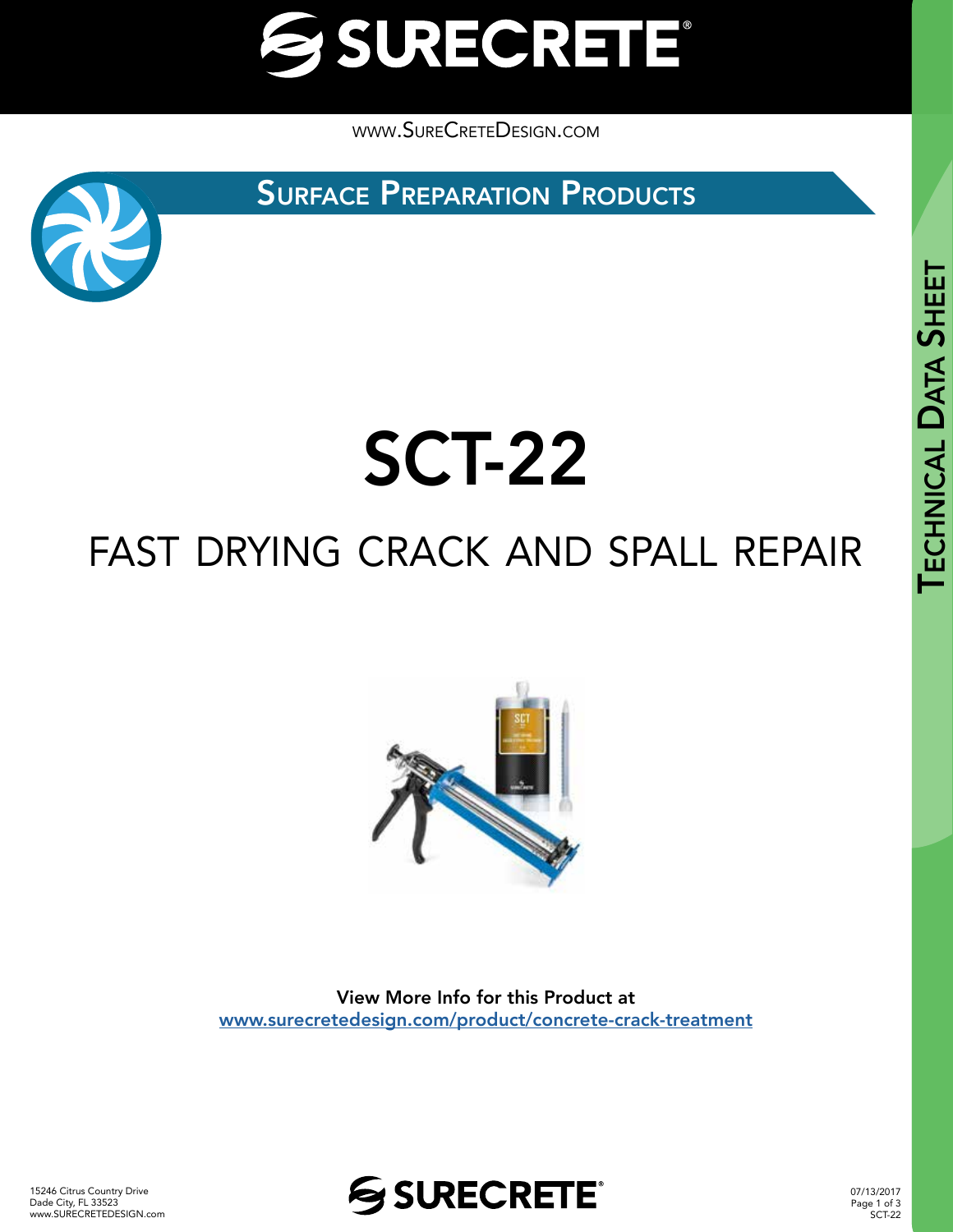### SCT-22 Urethane Crack Treatment

#### **DESCRIPTION**

*SCT-22™* is a rapid set, technologically advanced, high strength, ultra-low viscosity urethane treatment material. This 2-part, 1:1 system is 100% solids, no VOC's and designed for rebuilding spalls and treating static cracks in concrete very quickly. *SCT-22* may be used prior to the application of an overlay for concrete that has random cracking or as a standalone treatment for spalled and damaged concrete. Its rapid set time makes *SCT-22* the premier restoration product for industrial warehouse floors that have traffic area spalls and construction joint damage. A ten to fifteen minute period is all that is required for "drive-over" time. *SCT-22* is self-leveling, self-priming, and meets USDA and FDA requirements.

#### TEMPERATURE/CURE

Apply with ambient and surface temperatures ranging between –20°F (-29°C) to 130°F (54°C). Colder temperatures will slow cure. At 75°F (24°C) ready for traffic in 10 – 15 minutes.

#### EVALUATE/SET EXPECTATION

Establish if crack to be treated is structural or static.

#### *• Structural cracks*

- o Likely larger than 1/8" in width
- o May be "spitting" aggregate
- o Travel full length of slab
- o Travel from control joint to control joint

o Backer rod or sand may be used to partially fill large deep cracks.

o Treatment will minimize return of crack in overlay

#### *• Static Cracks*

- o Less than 1/8" in width
- o Do not travel full length of slab
- o Do not travel from control joint to control joint
- o Treatment likely to be successful

Large spalls or voids in slab, especially those that are full depth of concrete will likely have a structural crack at perimeter. Damp or wet cracks cannot be treated.

#### CRACK TREATMENT

#### *Cleaning*

Clean area of debris and contaminants that would act to break the bond of SCT-22 to concrete (i.e. oil, loose materials, rubber, dirt, etc.) Do not apply to wet surfaces.

#### *Crack Chasing*

1. With 4" hand-held electric grinder equipped with a flat diamond "turbo" blade grind the full length of the existing crack to a minimum depth of ¾" (10 cm).

2. Be certain to engage the blade to the full depth of diamonds.

## **SSURECRETE®**

#### PACKAGING

- 1 Kit containing:
	- *1 22 oz. (0.6 L) dual cartridge*
	- *1 Static Auger Mixing Tip*
	- *1 Flow Restrictor*

Note: extra flow restrictors and auger tips are available in *packages of 10*

#### **COVERAGE**

1 – 22 oz. (.6 liter) dual cartridge =  $\frac{1}{4}$ " wide X  $\frac{3}{4}$ " deep X 17' long crack OR 6.35 mm wide X 19 mm deep X 5.2 meters long crack (no sand)

#### PHYSICAL PROPERTIES

Hardness: ASTM D2240 = 67 -72 Durometer Tensile Strength: ASTM D412 = 4600 psi (31715 kPa) Elongation: ASTM D412= 6—8% Compressive Strength: ASTM C10 = 4800 psi (33095 kPa) - with sand 3900 psi (26890 kPa) - neat Bond Strength: ASTM 882-99 = 3450 psi (23787 kPa) Pot Life: Approx. 3 mins.

#### SHELF LIFE

Under normal conditions: when kept dry and moisture free, out of direct sunlight, the shelf life of an unopened container is (12) months from the date of purchase. Storage must be under roof and off the floor. Avoid temperature extremes. Rotate inventory to maintain product that is within limit. Partially used cartridges may be stored for reuse (within approximately 30 days.) Hold cartridge horizontally over waste receptor and unscrew static auger tip and remove flow restrictor. Point cartridge up and replace cap. Flow restrictor may be reused if both ports are clear, however auger tip must be disposed of.

3. Remove dust from the crack with brush and forced air (leaf blower or air compressor) or vacuum.

Following crack chasing, prior to application of any product, fill the dressed crack with clean, dry sand (grit size: 12—60) flush with the surface.

#### *Cartridge Prep*

- Shake the cartridge thoroughly for at least 30 seconds.
- Remove cap and install flow restrictor on top of ports.
- Screw static auger tip in place.
- Insert assembled dual cartridge into "gun".

• With tip pointed up, gently squeeze the gun's trigger to bleed off air in the dual cartridge and have material flow into tip.

• Point the tip down over waste receptor and squeeze out a small amount of material to observe proper mixing in auger tip, observe uniformity of color (goes darker). [Note: do not tilt gun back up so that catalyzed material can flow from auger tip back into dual cartridge. This will cook the cartridge].